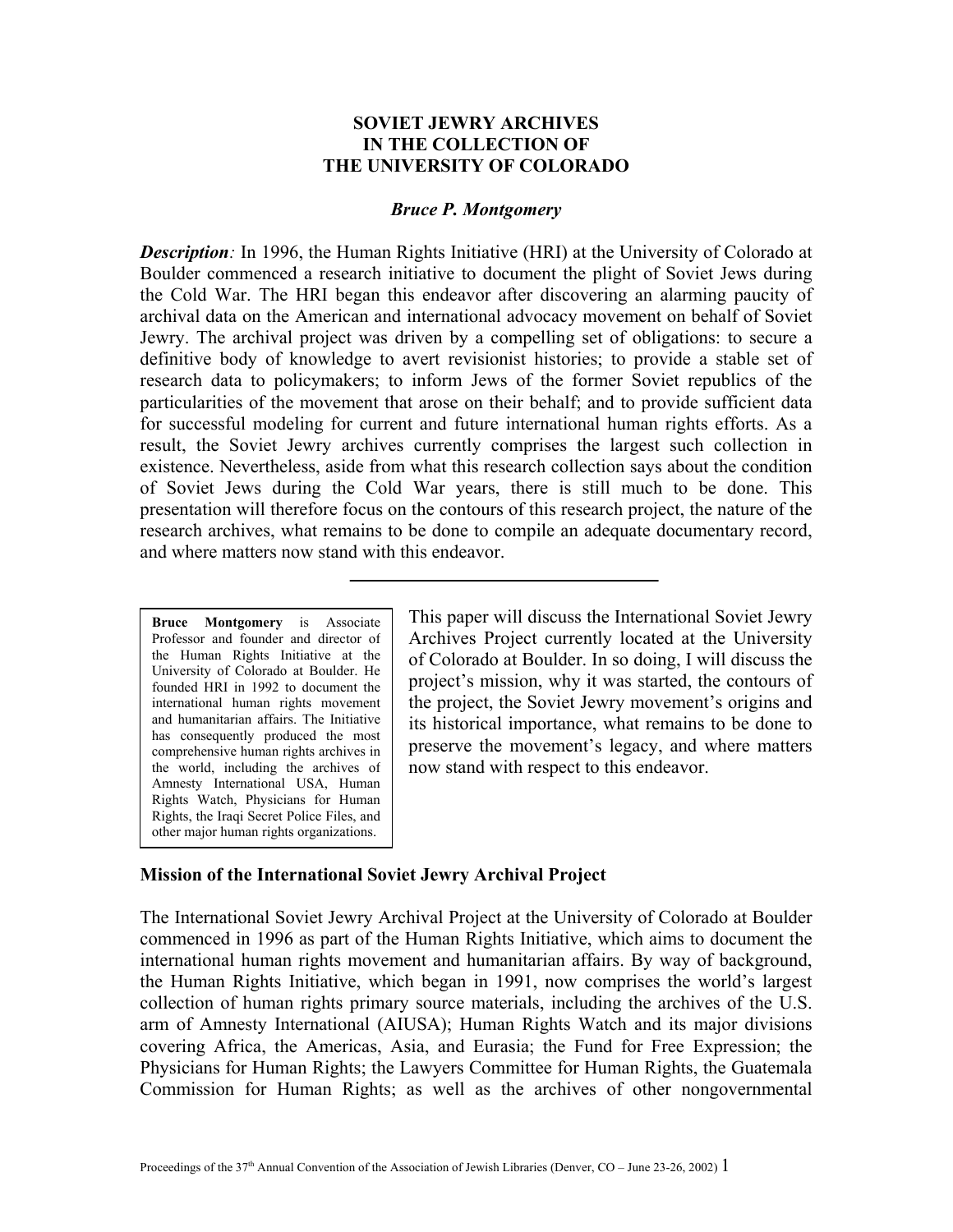organizations. In 1997, the Initiative launched a the El Salvador archives project that obtained copies of thousands of testimonies and case files from three leading Salvadoran human rights organizations concerning violations of human rights and humanitarian law during that country's twelve-year civil conflict. In addition, in 1998 the Initiative negotiated the acquisition of approximately 18 tons of Iraqi Secret Police Files captured by Kurdish rebels shortly after the 1991 Gulf War. Together, these materials comprise about 8,500 linear feet of material, much of it considered sensitive and under access restrictions.

Within the context of this greater human rights project, the International Soviet Jewry Archival Project was launched to document the international movement on behalf of Soviet Jewish emigration, religious and cultural rights during the Cold War years. From the start, the project's primary mission has been to preserve and promote the advocacy movement's heritage to researchers, policy makers, and a broad international public. To this end, the project intended to produce videotaped interviews with leading Soviet Jewry advocates, refuseniks, government officials, and others, in addition to developing a historically significant archive of primary source materials.

The Soviet Jewry project commenced after discovering an alarming paucity of archival data on the American and the International advocacy movement on behalf of Soviet Jews. We believed at the conception of this endeavor—and still believe—that this project is urgent. Political and social conditions related to Soviet Jews continue to rapidly change in the West and in the former Soviet Republics. With time, those from whom we must still collect evidence will be more difficult to locate; evidence is disappearing along with the memories of survivors and victims of former Soviet repression. These archives must be pursued before materials are lost or destroyed.

The project has thus been driven by a compelling set of obligations: to secure a definitive body of knowledge to avert revisionist histories; to provide a stable set of research data to scholars, policy makers, and others; to inform Jews of the former Soviet Republics of the particularities of the movement that arose on their behalf; and to provide sufficient data for successful modeling for current and future international human rights endeavors.

The project has therefore been aimed at documenting the activities of individuals and organizations centrally involved in facilitating the emigration of Soviet Jews who suffered from repressive Soviet religious and ethnic policies. The project has attempted to explore issues surrounding freedom of movement, emigration, cultural and religious rights, speech and association, and other fundamental human freedoms. In addition, the project has focused on Soviet practices of social repression: arbitrary arrests, interrogations, job dismissals, conscription, the diploma tax, KGB harassment, forced psychiatric hospitalization, labor camps, internal exile, and other forms and strategies of repression.

A primary focus also has been on the advocacy movement's methods developed directly to counter the Soviet state, including primarily public and private advocacy in the United States, Israel, and the former USSR. The American component has been deemed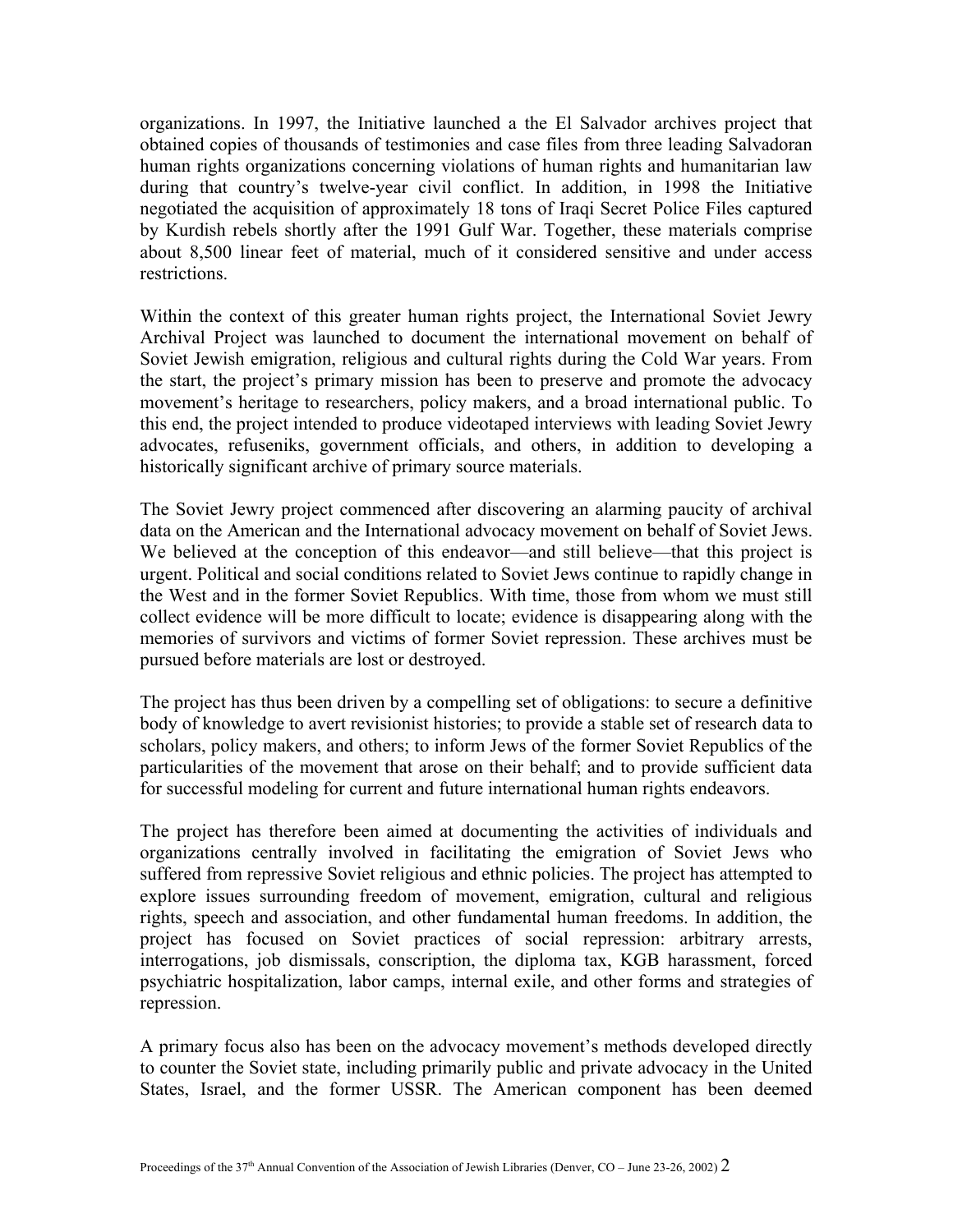especially critical to an understanding of the movement's profound international repercussions. Advocates used a variety of means to press for democratic Soviet emigration legislation, democratic rule of law, release of political prisoners, removal of obstacles to emigration rights and religious and cultural freedom within the former Soviet Union. The Soviet Jewry project has further attempted to document the advocacy movement's specific protest activities, monitoring activities within the former Soviet Union, collaboration with international human rights organizations and the American labor movement, lobbying of U.S. and foreign government officials, tracking of U.S.- Soviet relations, and other strategies. The sole intent of the project has been to amass as much as possible all available relevant evidence. In this endeavor as in other archiving initiatives, we have it a point to leave the interpretation of the historical record to others.

To facilitate support and to enhance its visibility, we assembled an international advisory board behind this endeavor. The board consists of leading members of the Soviet Jewry movement, including some who are prominent in philanthropy. The board members also serve to inform project staff of the primarily issues that need to be documented; to establish contacts on behalf of the project, including former refuseniks and leaders in the advocacy movement, government officials, and others; and to assist in raising the necessary funds.

# **What Has Been Accomplished/Why the Project Is Important**

Since the commencement of this endeavor in 1996, the project has successfully developed a large and historically significant of archives on the Soviet Jewry advocacy movement, but by no means is it complete or even adequate at this point. At present, the collections include the archives of the Union of Councils for Soviet Jews, Bay Area Council for Soviet Jews, Houston Action for Soviet Jews, Chicago Action for Soviet Jews, Colorado Committee of Concern for Soviet Jewry, Seattle Action for Soviet Jews, the South Florida Committee for Soviet Jews, the Womens 35's, which was based in London, and the records and papers of other groups and founding and leading officials in the advocacy movement. In addition, the archives of Amnesty International and Helsinki Watch have materials that directly relate to Soviet repression of Jewish social, cultural, and religious life. Together, these archives comprise almost 2,000 linear feet of case files of political prisoners, refuseniks, and others; strategy documents; executive board minutes; political action files; correspondence; photographs, audio and video tapes; protest materials; and a broad range of other materials. Aside from these collections, only a few other collections on the subject may be found at other institutions. These include the fragmentary records of the National Conference for Soviet Jewry, which are at the American Jewish Historical Society; the records of the Student Struggle for Soviet Jewry at Columbia University, and the papers of Louis Rosenblum, one of the founding members of the Union of Councils grass roots movement, at Case Western Reserve University.

Taken together, these sources indicate little of the scope and gravity of the international advocacy movement, which encompassed an extraordinary array of Jewish and non-Jewish organizations, as well as support from American, Israeli, and European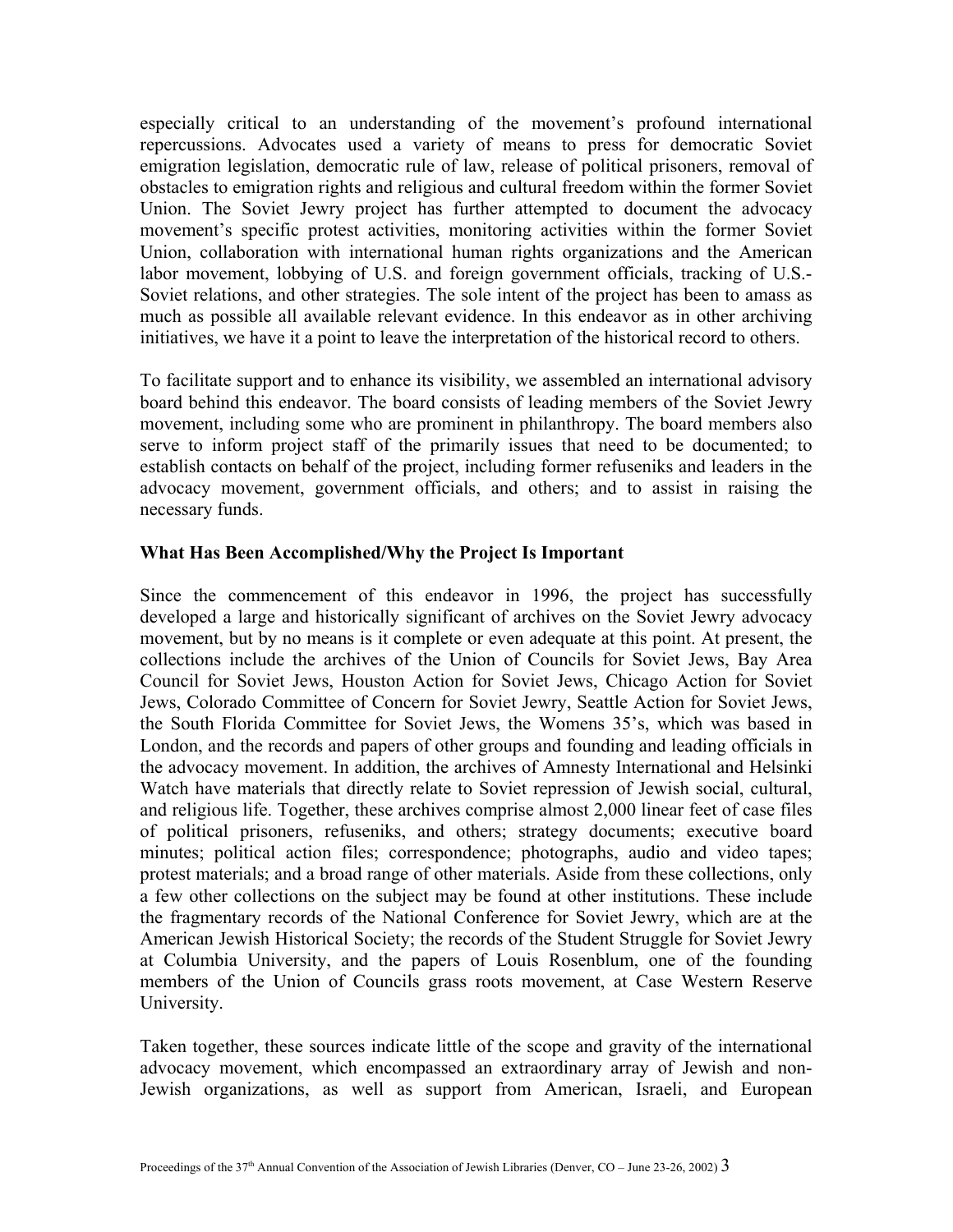governments. The confluence of nongovernmental organizations and governments behind this movement marked an extraordinary occurrence, making the paucity of archival evidence on this movement especially disconcerting. When considered within its historical context, the scarcity of materials on the international dimensions of the Soviet Jewry movement is even more disappointing.

### **Origins and Historical Importance of the International Soviet Jewry Movement**

The advocacy movement's origins stemmed from more than a century of virulent pogroms and massacres under Tsarist Russia and continuing server persecution under the new Soviet state. The 1917 Revolution devastated the social and religious society developed over the centuries in the territorial ghettoes of the Tsar's Pale of Russia. Soviet authorities replaced communal governing bodies with Jewish Party Commissariats; prohibited religious education; and Judaism came under intensive repression as the authorities imposed a militant atheism on the population. Under the new Soviet order, the authorities requisitioned synagogues, outlawed Hebrew as a reactionary and counterrevolutionary language; and arrested and sent Rabbis and other religious officials to prison camps. Stalin's anti-Jewish reign of terror from 1948 to his death in 1953 marked the high point of obliteration. The purges wrought near total destruction on Soviet Jewish culture and institutions, and involved the arrest and execution of prominent Jewish intellectuals, and the deportation of thousands of others to prison camps. Emerging from these events, Soviet Jewry faced Krushchev's drive against religion from 1957 to 1959 when the number of synagogues dwindled to less than 70. By the mid 1960s, official Judaism had been all but eradicated, at least in the central Soviet republics.

The Cold War and the absence of any systematic information obscured the plight of Soviet Jewry as reports of these events remained largely fragmentary and unconfirmed. Nevertheless, beginning in the 1960s, the rise of human rights as a legitimate, albeit still obscure, international concern cast increasing attention on the Soviet Jewish condition. As a result, the symptoms of discrimination against the Jewish minority population concerning religious and cultural development and expression, education, and social organization became the focus of several reports and declarations. In 1964, the International Commission of Jurists issued a comprehensive analysis condemning the use of Jews as scapegoats. The Council of Europe advocated that Western governments express increased concern regarding the persecution of Soviet Jews. The British House of Commons assumed the lead when the overwhelming majority of members signed a motion denouncing Soviet treatment of Jews. In 1970s, members of the four leading parties in Sweden reproved the growth of anti-semetism in the USSR and called for the right of family reunification. Nonetheless, the United States became the key arena for the movement on behalf of Soviet Jews. In the 1960s, various U.S. Jewish grassroots organizations formed to campaign openly for the right of emigration and cultural and religious freedom for Soviet Jews. Several of these groups affiliated in 1970 to establish the Union of Councils for Soviet Jewry with a major lobbying presence in Washington. At the same time, in the early 1960s, twenty-four leading Jewish organizations combined to establish the "Committee of 24" to explore ways to alleviate the plight of their coreligionists in the Soviet Union. The National Conference for Soviet Jewry also formed to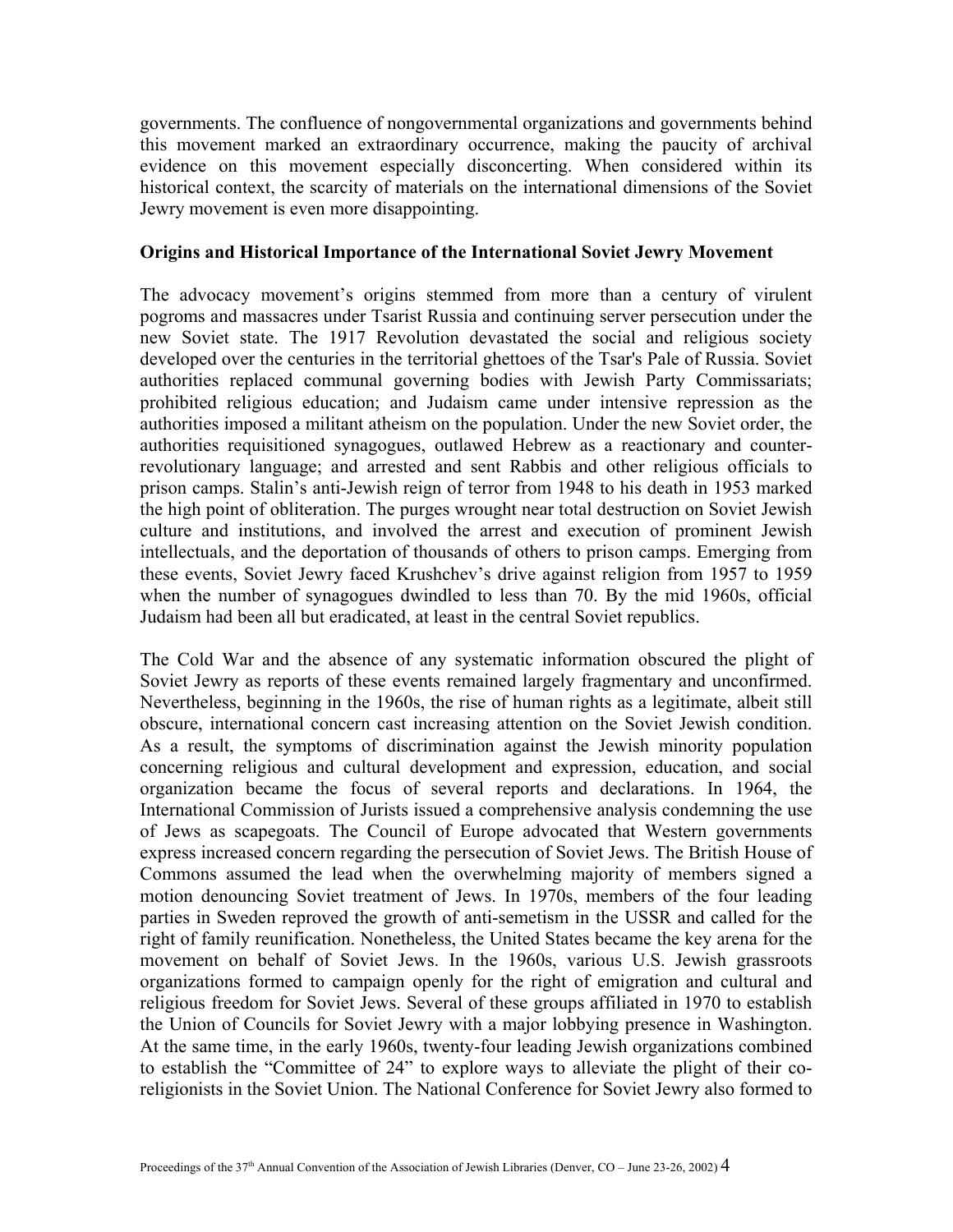coordinate the activities of the U.S. Jewish establishment on a nationwide scale. In essence, the U.S. Jewish community organized a vast, albeit bitterly fragmented, mobilization effort to bring international political pressure on the Soviet Union. The campaign soon achieved a vital breakthrough as the persecution of Soviet Jews became recognized as a key world problem, constantly raised with Soviet leaders in diplomatic negotiations in Moscow and abroad. The issue entered American-Soviet relations and became a driving force behind passage of the Jackson-Vanick Amendment, which made granting of Most Favored Trading status to the USSR provisional on a nondiscriminatory bias concerning race, religion, and national origin. Soviet Jewish emigration waxed and waned according to the state of Cold War relations between East and West.

During this period, the Union of Councils focused their attention on and gleaned most of their inside information from Soviet Jewish dissidents, many of whom came into the open in 1968 in defiance of arrest, imprisonment, and other punitive measures. At the same time, the National Conference on Soviet Jewry and a network of Jewish establishment organizations aligned themselves closely with Israeli interests, which preferred quiet diplomacy with American and Soviet officials instead of the open protestations of the Union of Councils grassroots movement. An ensuing and bitter split divided the movement over strategy, tactics, and philosophy as each side accused the other of endangering the interests of Soviet Jewry. The advocacy movement therefore became defined largely by the triangular concerns and differences among advocates in the United States, Israel, and the Soviet Union.

The advocacy movement represented a unique aspect of the multifaceted nature of the international human rights movement. It constituted primarily a mass movement on behalf of coreligionists. The movement's ability to leverage wide-ranging international support in the end made it enormously successful. The Soviet government increasingly permitted Jewish emigration to the West and Israel out of obvious self-interest for trade and economic development. The increasing exodus of Soviet Jews, however, was accomplished not without substantial difficulties stemming from Cold War tensions throughout the 1970s and 1980s. Nevertheless, both the advocacy movement's appeal and success stemmed largely from its strong intersecting interests with U.S. foreign policy in viewing the totalitarian nature of Soviet bloc regimes as antithetical to the fundamental principals of democratic pluralism, universal suffrage, open elections, freedom of speech, independent media, and the right to form political parties.

# **What Remains to be Done**

Given the origins, history, and international dimensions of the advocacy movement, much remains to be done to produce an adequate documentary record. More intensive collecting efforts need to be directed not only at nongovernmental organizations and other entities in the U.S. and abroad, but also their past leaders, former refuseniks and others who suffered under Soviet repressive policies. Interviews with these individuals as well as government officials who were involved at the policy level should also be conducted. The materials must be adequately catalogued onto national and international